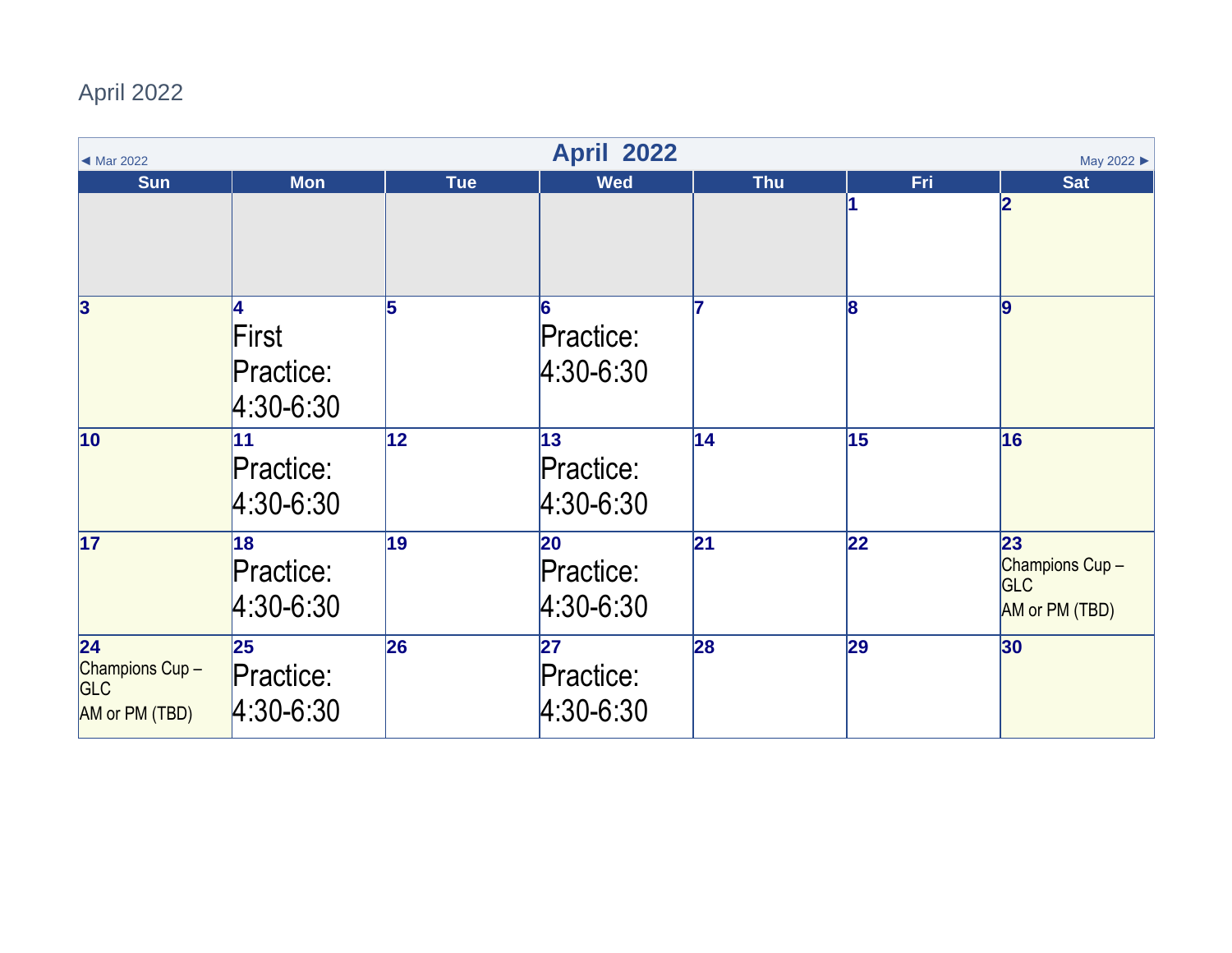## May 2022

| <b>May 2022</b><br>Jun 2022 ><br>$\blacktriangleleft$ Apr 2022    |                                    |            |                                         |              |                 |                                                      |
|-------------------------------------------------------------------|------------------------------------|------------|-----------------------------------------|--------------|-----------------|------------------------------------------------------|
| <b>Sun</b>                                                        | <b>Mon</b>                         | <b>Tue</b> | <b>Wed</b>                              | <b>Thu</b>   | <b>Fri</b>      | <b>Sat</b>                                           |
| $\vert$ 1                                                         | Practice:<br>4:30-6:30             | 3          | <b>Practice:</b><br>$ 4:30 - 6:30 $     |              | l6              |                                                      |
| $\overline{\mathbf{8}}$                                           | 9<br>Practice:<br>$ 4:30-6:30 $    | 10         | 11<br>Practice:<br>$ 4:30 - 6:30 $      | $ 12\rangle$ | 13              | 14                                                   |
| 15                                                                | 16<br>Practice:<br>4:30-6:30       | 17         | 18<br>Practice:<br>$ 4:30 - 6:30 $      | 19           | 20              | 21<br>Champions Cup-<br><b>GLC</b><br>AM or PM (TBD) |
| $\overline{22}$<br>Champions Cup-<br><b>GLC</b><br>AM or PM (TBD) | 23<br>Practice:<br>$ 4:30 - 6:30 $ | 24         | 25<br><b>Practice:</b><br>$ 4:30-6:30 $ | 26           | $\overline{27}$ | 28                                                   |
| 29                                                                | 30<br><b>NO Practice</b>           | 31         |                                         |              |                 |                                                      |